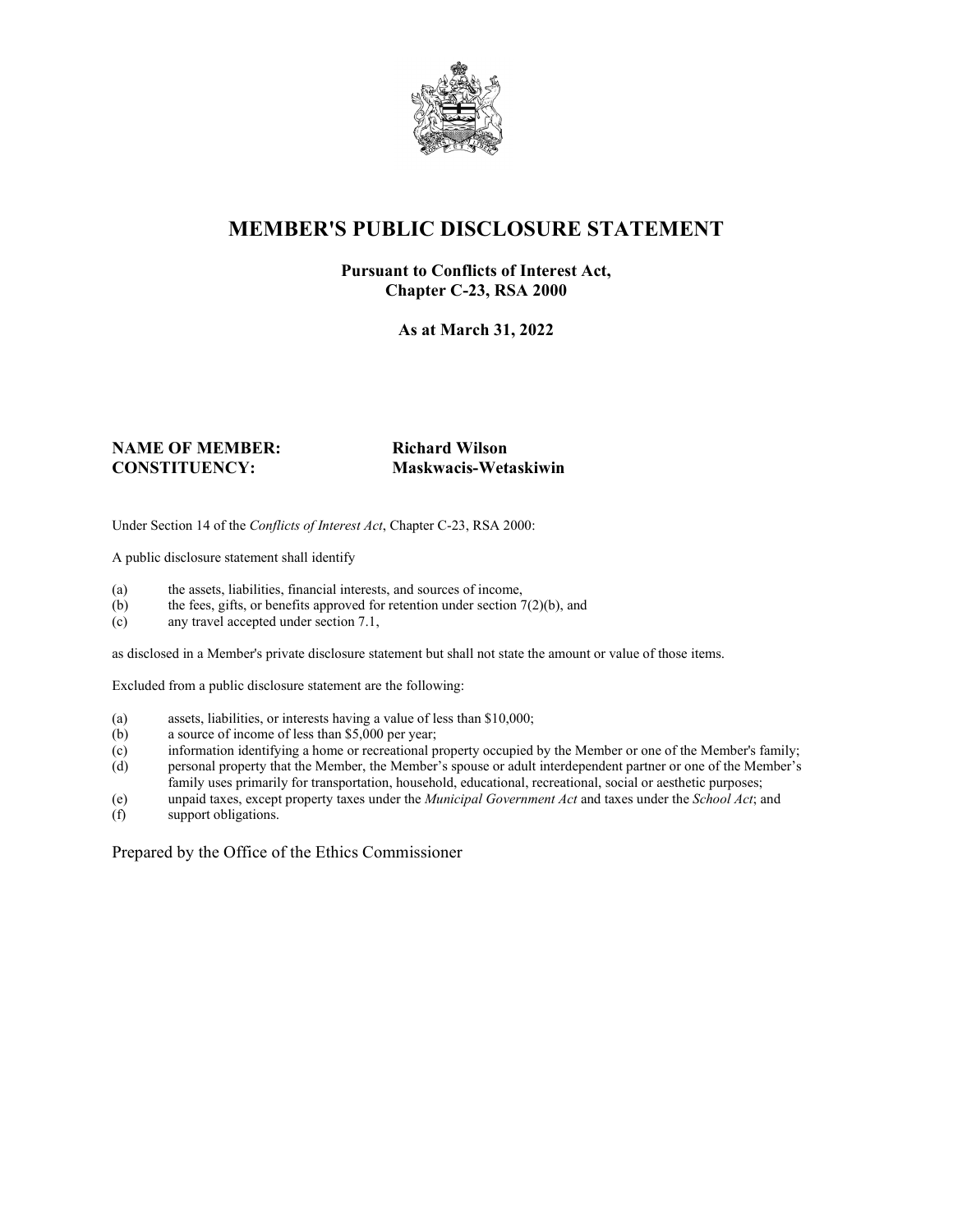## **FORM 1: MEMBER (Richard Wilson)**

| <b>INCOME</b>                                                                                   |                                                                                                                                                                                                                                                                                                                                                                          |
|-------------------------------------------------------------------------------------------------|--------------------------------------------------------------------------------------------------------------------------------------------------------------------------------------------------------------------------------------------------------------------------------------------------------------------------------------------------------------------------|
| <b>Source</b>                                                                                   | <b>Nature of Income</b>                                                                                                                                                                                                                                                                                                                                                  |
| <b>Province of Alberta</b>                                                                      | MLA Indemnity and allowance                                                                                                                                                                                                                                                                                                                                              |
| <b>ASSETS</b>                                                                                   |                                                                                                                                                                                                                                                                                                                                                                          |
| <b>Real Property</b>                                                                            | Primary residence<br>Secondary residence<br>Other properties<br>Held in a management arrangement approved by<br>the Ethics Commissioner of Alberta.                                                                                                                                                                                                                      |
| <b>Bank, Trust Company or Other Financial</b><br><b>Institution</b>                             | Bank of Montreal, Canadian Western Bank                                                                                                                                                                                                                                                                                                                                  |
| <b>Publicly Traded Securities (stocks and bonds)</b><br>and Registered Retirement Savings Plans | IG Core Portfolio Balanced Growth DSC, IG<br>JPMorgan Emerging Markets Class A, G<br>MacKenzie Dividend Fund, IG Beutel Goodman<br>Canadian Equity Fund, IG MacKenzie Canadian<br>Small/Medium Cap Fund A                                                                                                                                                                |
| <b>Canada Savings Bonds, Guaranteed</b><br><b>Investment Certificates</b>                       | n/a                                                                                                                                                                                                                                                                                                                                                                      |
| <b>Mutual Funds</b>                                                                             | n/a                                                                                                                                                                                                                                                                                                                                                                      |
| <b>Annuities and Life Insurance Policies</b>                                                    | <b>Great West Life</b>                                                                                                                                                                                                                                                                                                                                                   |
| <b>Pension Rights</b>                                                                           | n/a                                                                                                                                                                                                                                                                                                                                                                      |
| <b>Other Assets</b>                                                                             | n/a                                                                                                                                                                                                                                                                                                                                                                      |
| <b>Gifts and Personal Benefits</b>                                                              | <b>Quilt from Samson Cree First Nation</b><br><b>Blanket from Siksika First Nation</b><br><b>Blanket from Piikani First Nation</b><br>Blanket from O'Chiese First Nation<br>Leather moccasins from Kainai First<br>Nation<br>Framed artwork from Kapawe'no First<br>Nation<br>Beaded leather bag from Kainai First<br>Nation<br><b>Blanket from Siksika First Nation</b> |
| <b>Travel on Non-commercial Aircraft</b>                                                        | n/a                                                                                                                                                                                                                                                                                                                                                                      |
| <b>LIABILITIES</b>                                                                              |                                                                                                                                                                                                                                                                                                                                                                          |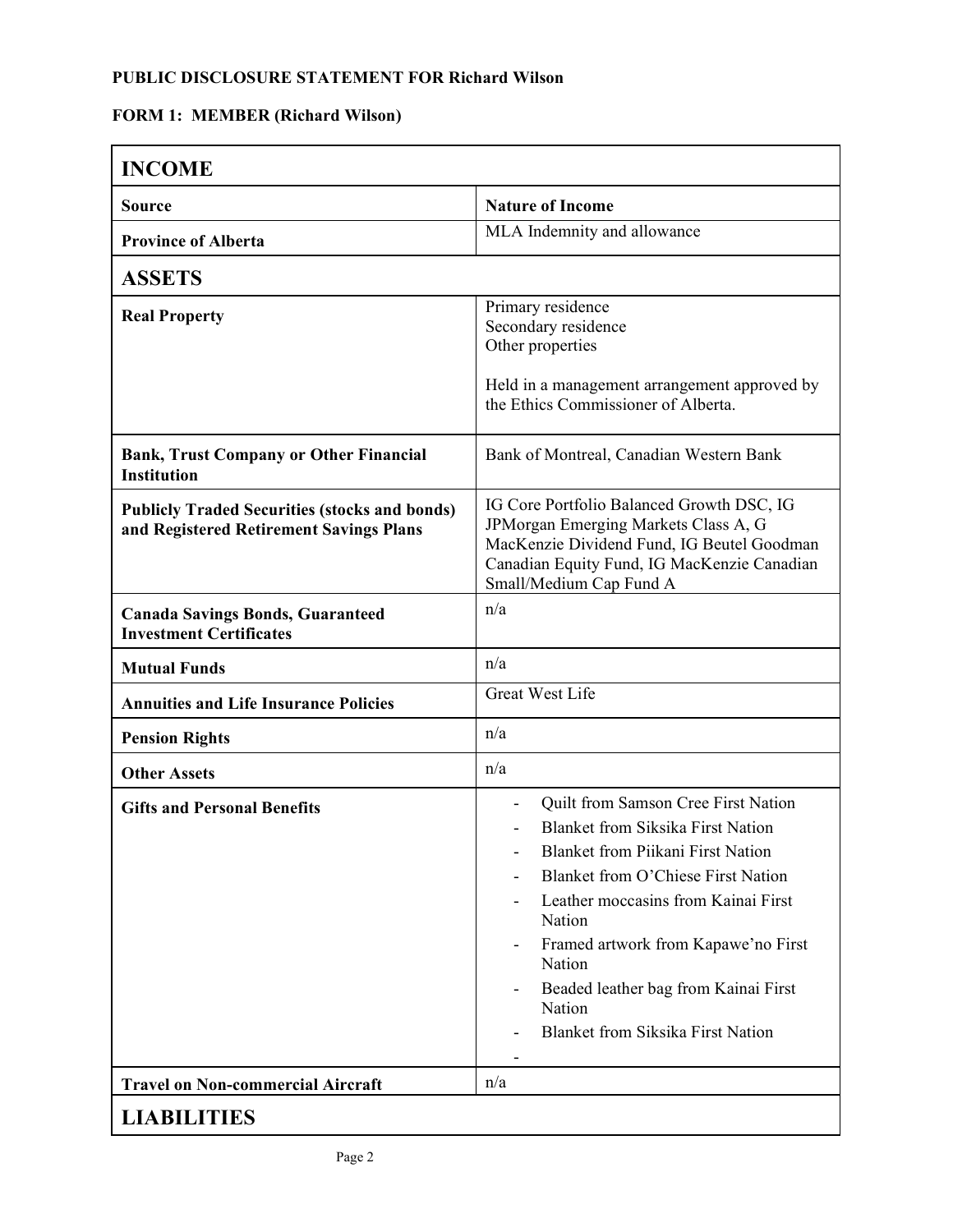| <b>Mortgages</b>                                                                 | n/a |  |
|----------------------------------------------------------------------------------|-----|--|
| <b>Loans or Lines of Credit</b>                                                  | n/a |  |
| <b>Guarantees</b>                                                                | n/a |  |
| Other                                                                            | n/a |  |
| <b>FINANCIAL INTERESTS</b>                                                       |     |  |
| Held in a management arrangement approved by the Ethics Commissioner of Alberta. |     |  |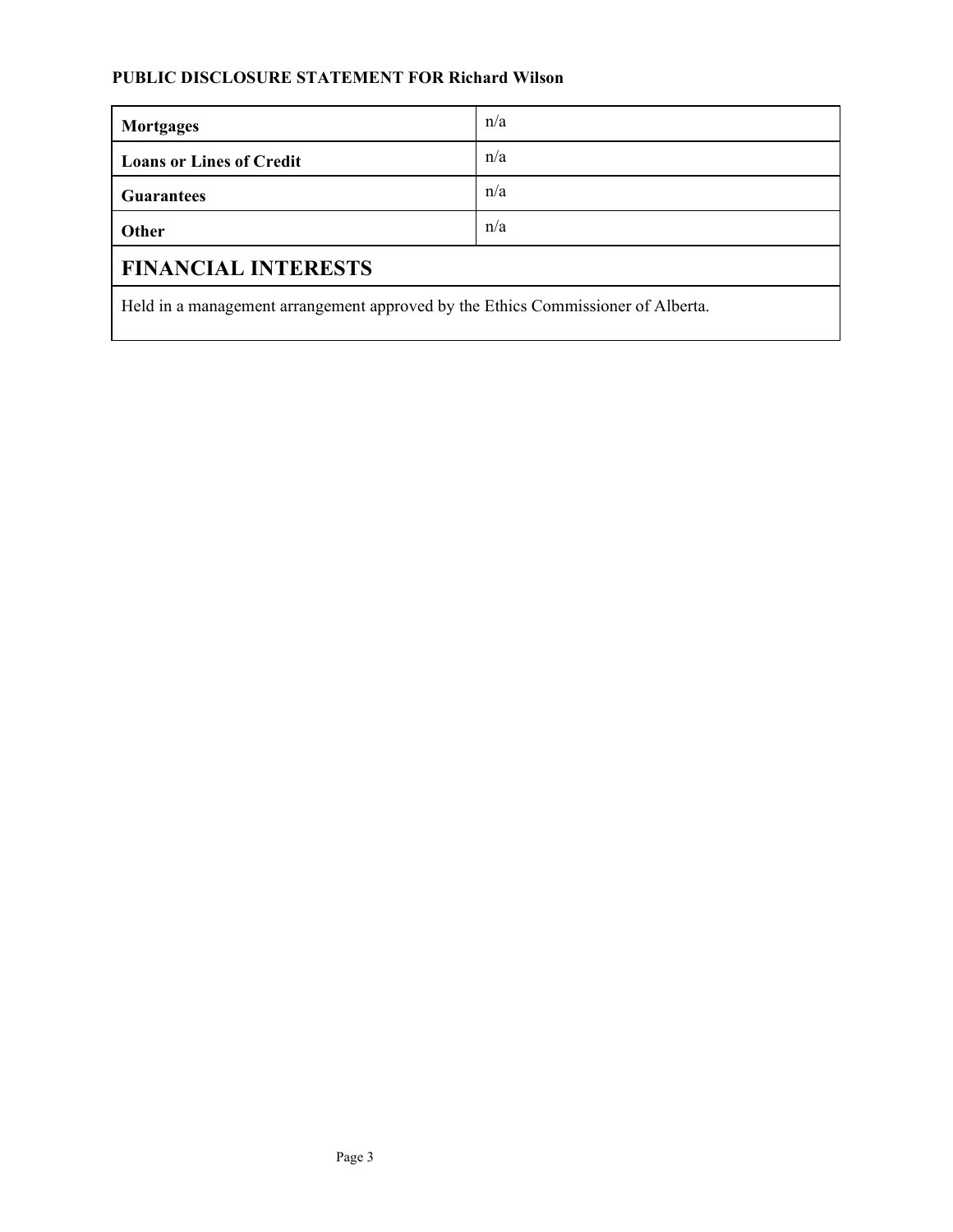## **FORM 2: MEMBER'S SPOUSE/ADULT INTERDEPENDENT PARTNER (Rose Marie Wilson)**

| <b>INCOME</b>                                                                                   |                                                                                                                                                                                                                                                                                                                |
|-------------------------------------------------------------------------------------------------|----------------------------------------------------------------------------------------------------------------------------------------------------------------------------------------------------------------------------------------------------------------------------------------------------------------|
| <b>Source</b>                                                                                   | <b>Nature of Income</b>                                                                                                                                                                                                                                                                                        |
| n/a                                                                                             | n/a                                                                                                                                                                                                                                                                                                            |
| <b>ASSETS</b>                                                                                   |                                                                                                                                                                                                                                                                                                                |
| <b>Real Property</b>                                                                            | Joint with Spouse                                                                                                                                                                                                                                                                                              |
| <b>Bank, Trust Company or Other Financial</b><br><b>Institution</b>                             | Joint with Spouse                                                                                                                                                                                                                                                                                              |
| <b>Publicly Traded Securities (stocks and bonds)</b><br>and Registered Retirement Savings Plans | IG Core Portfolio Balanced Growth, IG Beutel<br>Goodman Canadian Equity Fund, IG JP Morgan<br>Emerging Markets Class A, IG MacKenzie<br>International Small Cap Class B, IG MacKenzie<br>Dividend Fund, IG MacKenzie Global Fund, IG<br>MacKenzie Canadian Small/Mid Cap, IG<br>MacKenzie Real Property Fund C |
| <b>Canada Savings Bonds, Guaranteed</b><br><b>Investment Certificates</b>                       | n/a                                                                                                                                                                                                                                                                                                            |
| <b>Mutual Funds</b>                                                                             | n/a                                                                                                                                                                                                                                                                                                            |
| <b>Annuities and Life Insurance Policies</b>                                                    | n/a                                                                                                                                                                                                                                                                                                            |
| <b>Pension Rights</b>                                                                           | n/a                                                                                                                                                                                                                                                                                                            |
| <b>Other Assets</b>                                                                             | n/a                                                                                                                                                                                                                                                                                                            |
| <b>Gifts and Personal Benefits</b>                                                              | n/a                                                                                                                                                                                                                                                                                                            |
| <b>LIABILITIES</b>                                                                              |                                                                                                                                                                                                                                                                                                                |
| <b>Mortgages</b>                                                                                | n/a                                                                                                                                                                                                                                                                                                            |
| <b>Loans or Lines of Credit</b>                                                                 | n/a                                                                                                                                                                                                                                                                                                            |
| <b>Guarantees</b>                                                                               | n/a                                                                                                                                                                                                                                                                                                            |
| Other                                                                                           | n/a                                                                                                                                                                                                                                                                                                            |
| <b>FINANCIAL INTERESTS</b>                                                                      |                                                                                                                                                                                                                                                                                                                |
|                                                                                                 |                                                                                                                                                                                                                                                                                                                |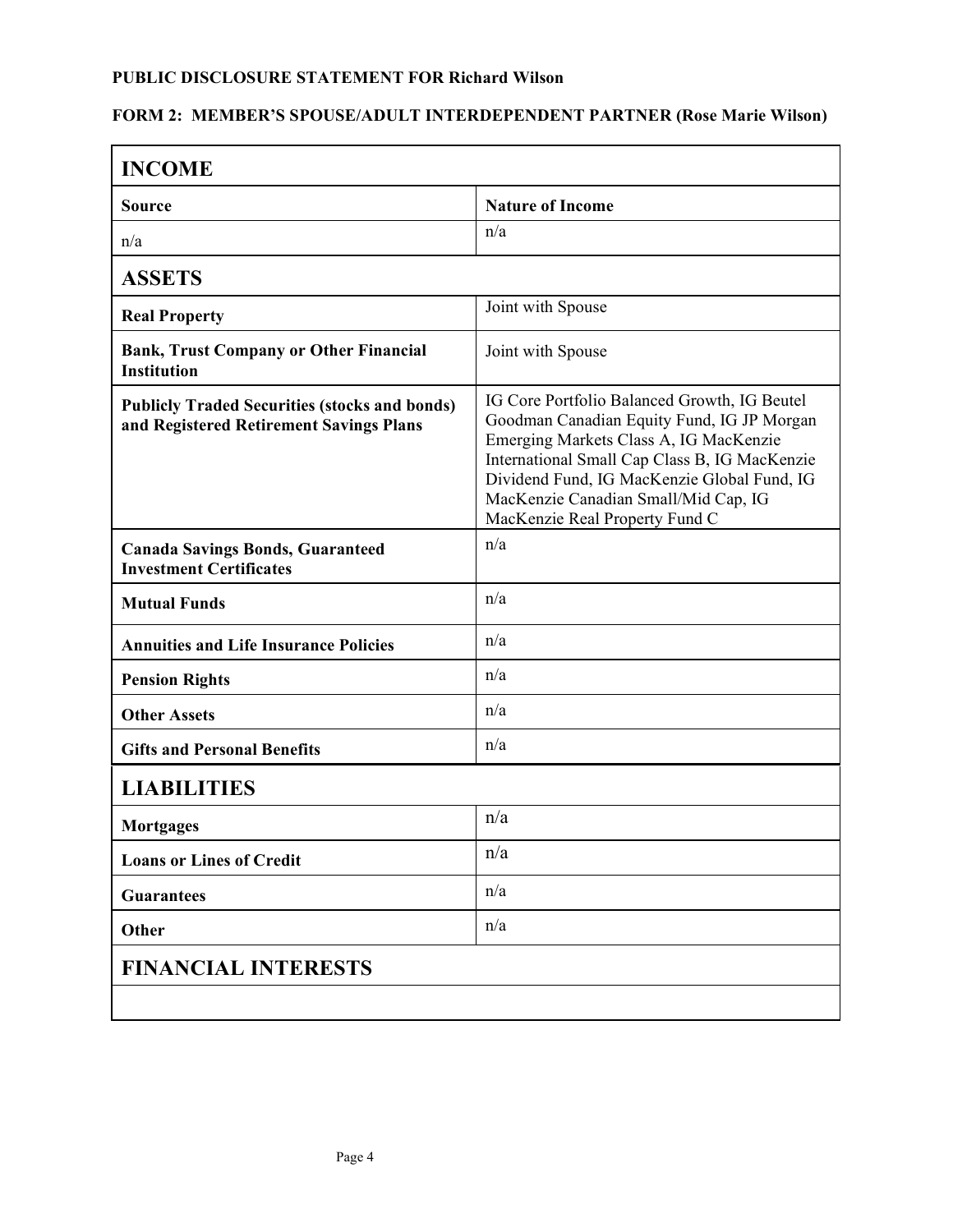## **FORM 4: PRIVATE CORPORATIONS (Viewland Resorts Riverfront Ltd.)**

| <b>INCOME</b>                                                                                   |                         |  |
|-------------------------------------------------------------------------------------------------|-------------------------|--|
| <b>Source</b>                                                                                   | <b>Nature of Income</b> |  |
| n/a                                                                                             | n/a                     |  |
| <b>ASSETS</b>                                                                                   |                         |  |
| <b>Real Property</b>                                                                            | n/a                     |  |
| <b>Bank, Trust Company or Other Financial</b><br><b>Institution</b>                             | n/a                     |  |
| <b>Publicly Traded Securities (stocks and bonds)</b><br>and Registered Retirement Savings Plans | n/a                     |  |
| <b>Canada Savings Bonds, Guaranteed</b><br><b>Investment Certificates</b>                       | n/a                     |  |
| <b>Mutual Funds</b>                                                                             | n/a                     |  |
| <b>Annuities and Life Insurance Policies</b>                                                    | n/a                     |  |
| <b>Pension Rights</b>                                                                           | n/a                     |  |
| <b>Other Assets</b>                                                                             | n/a                     |  |
| <b>LIABILITIES</b>                                                                              |                         |  |
| <b>Mortgages</b>                                                                                | n/a                     |  |
| <b>Loans or Lines of Credit</b>                                                                 | n/a                     |  |
| <b>Guarantees</b>                                                                               | n/a                     |  |
| Other                                                                                           | n/a                     |  |
| <b>FINANCIAL INTERESTS</b>                                                                      |                         |  |
| Held in a management arrangement approved by the Ethics Commissioner of Alberta.                |                         |  |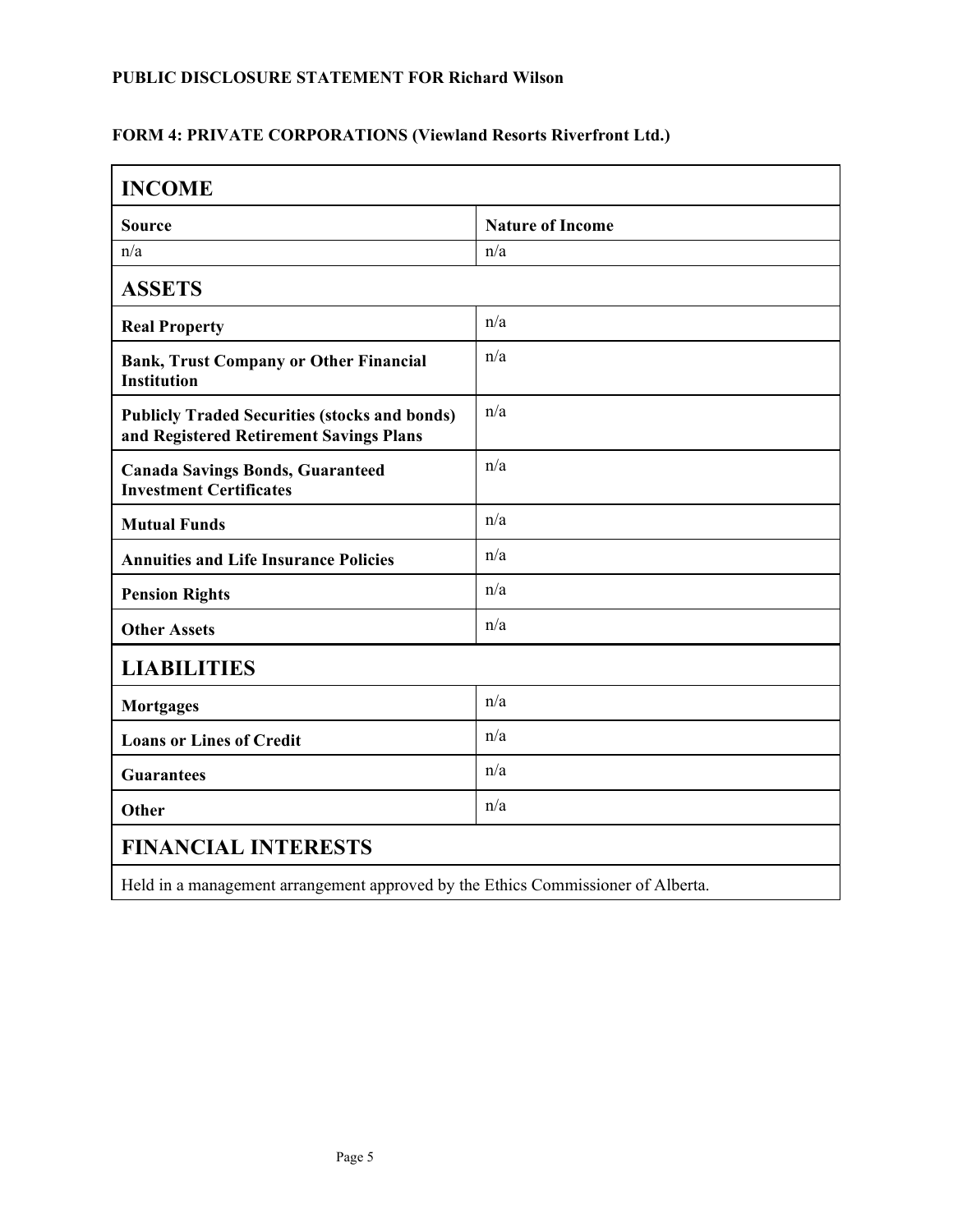## **FORM 4: PRIVATE CORPORATIONS (Viewland Resorts Holdings Ltd.)**

| <b>INCOME</b>                                                                                   |                         |  |
|-------------------------------------------------------------------------------------------------|-------------------------|--|
| <b>Source</b>                                                                                   | <b>Nature of Income</b> |  |
| n/a                                                                                             | n/a                     |  |
| <b>ASSETS</b>                                                                                   |                         |  |
| <b>Real Property</b>                                                                            | n/a                     |  |
| <b>Bank, Trust Company or Other Financial</b><br><b>Institution</b>                             | n/a                     |  |
| <b>Publicly Traded Securities (stocks and bonds)</b><br>and Registered Retirement Savings Plans | n/a                     |  |
| <b>Canada Savings Bonds, Guaranteed</b><br><b>Investment Certificates</b>                       | n/a                     |  |
| <b>Mutual Funds</b>                                                                             | n/a                     |  |
| <b>Annuities and Life Insurance Policies</b>                                                    | n/a                     |  |
| <b>Pension Rights</b>                                                                           | n/a                     |  |
| <b>Other Assets</b>                                                                             | n/a                     |  |
| <b>LIABILITIES</b>                                                                              |                         |  |
| <b>Mortgages</b>                                                                                | n/a                     |  |
| <b>Loans or Lines of Credit</b>                                                                 | n/a                     |  |
| <b>Guarantees</b>                                                                               | n/a                     |  |
| Other                                                                                           | n/a                     |  |
| <b>FINANCIAL INTERESTS</b>                                                                      |                         |  |
| Held in a management arrangement approved by the Ethics Commissioner of Alberta.                |                         |  |